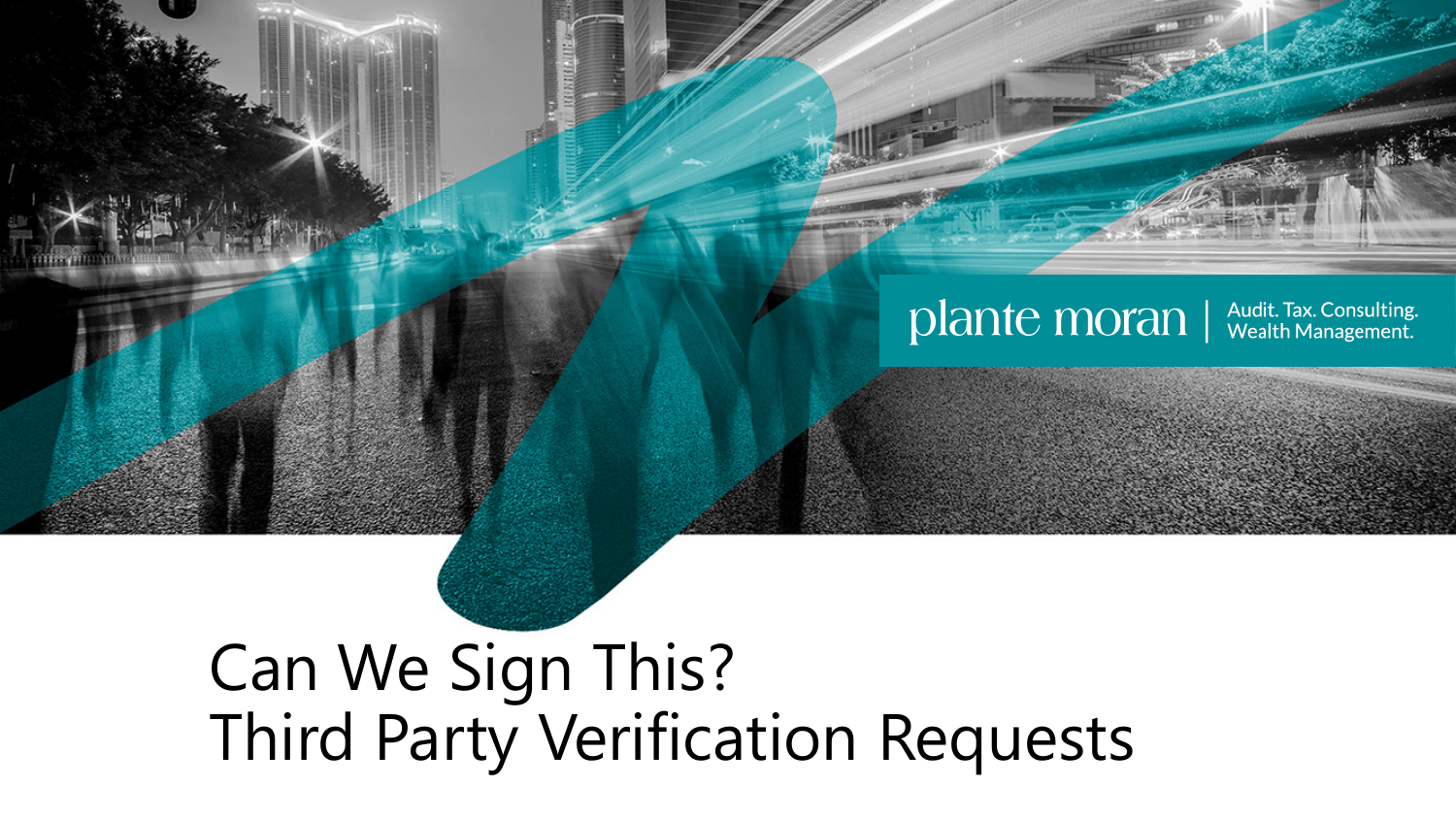# Third Party Verification Requests

- Common requests include:
	- Loan application verifications
	- Self-employment status
	- Regulatory or contractual compliance
	- State licensing
	- State or vendor prequalification
	- Controlled group verifications for health insurance
	- Certain cost certification forms
	- Requests related to solvency

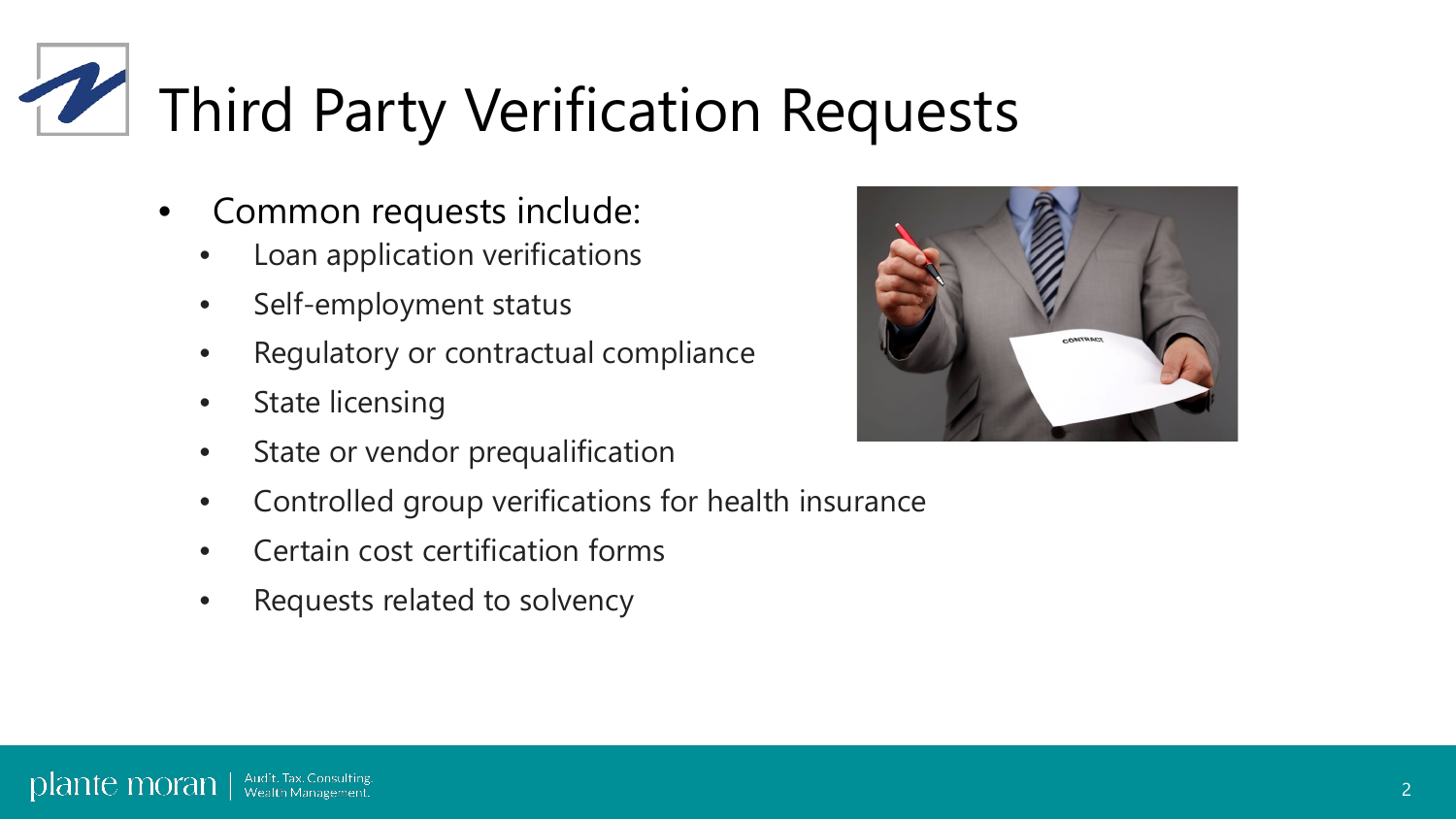

- Providing assurance must be done in a form allowed by professional standards
- Attest standards prohibit us from giving any assurance related to solvency
- Information was not actually verified (or may not be verifiable)
- GAAP information is requested in a non-GAAP compliant format / presentation
- 3<sup>rd</sup> party request is for non-GAAP basis but our services are GAAP basis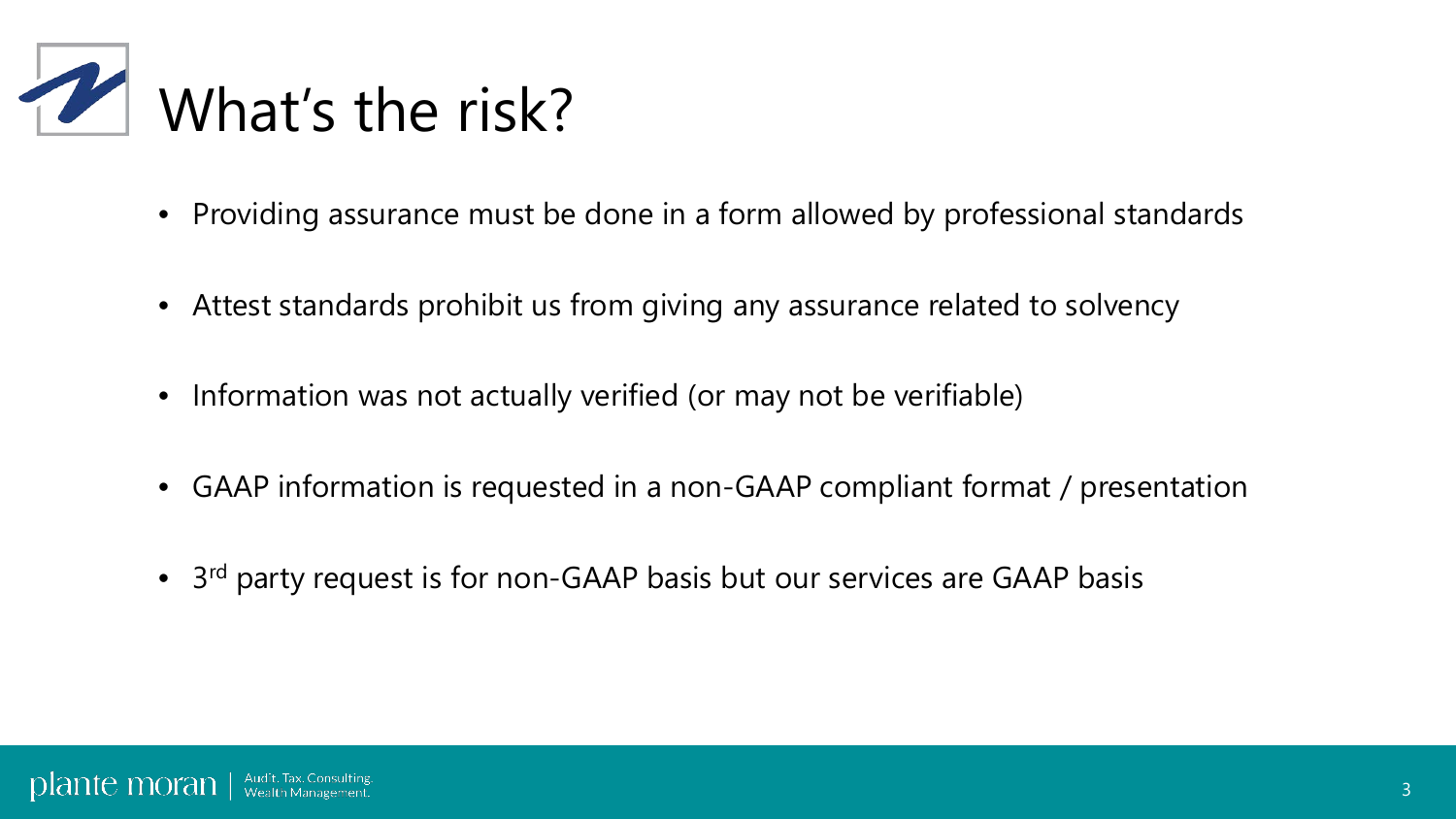

#1 Providing assurance must be done in a form allowed by professional standards:

- Audit
- Review or compilation
- Attestation AUP or Examination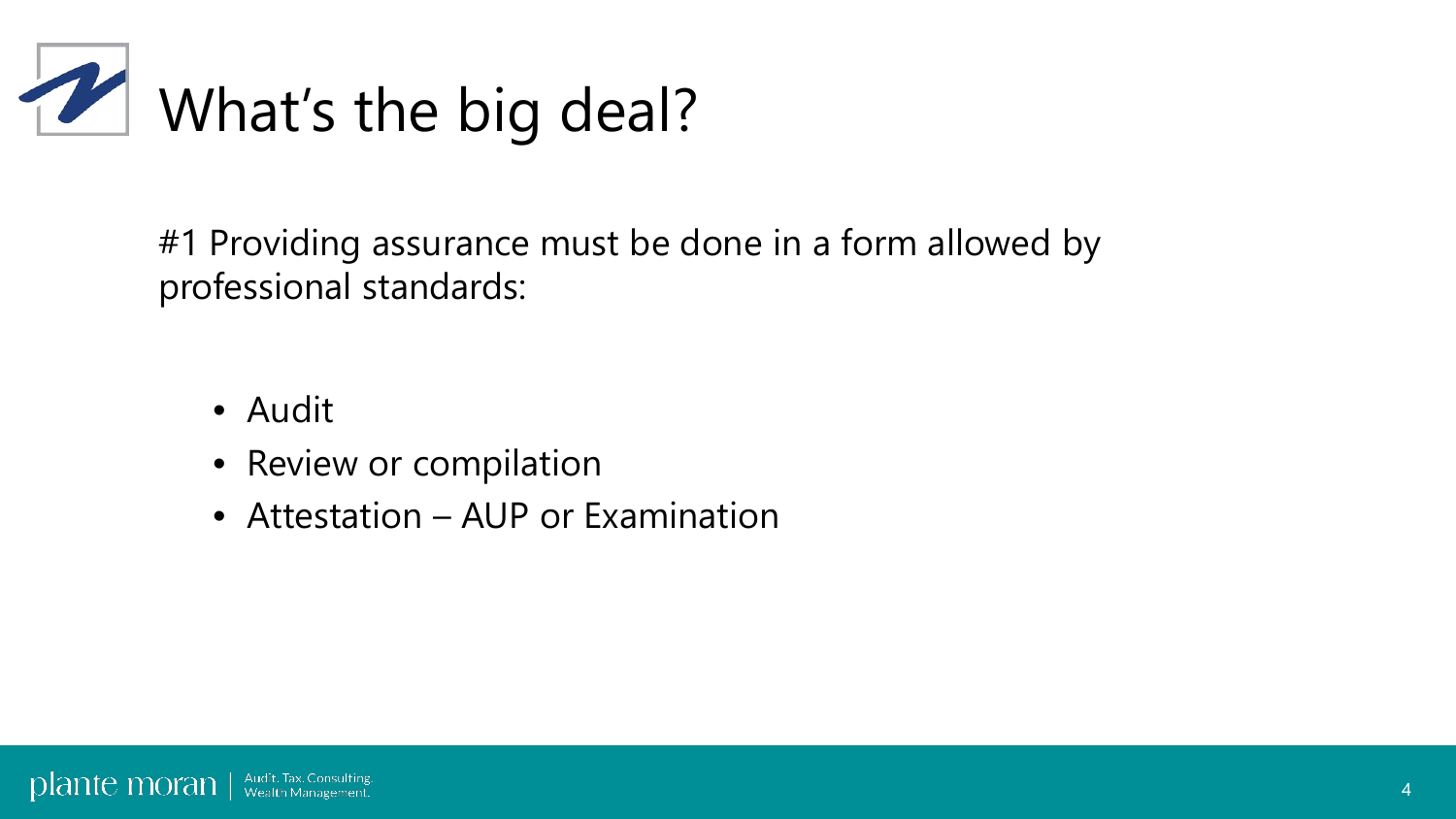# What kind of assurance engagement is this?

Attention: **Bidders** 

Request for Proposal (RFP) Number: 101314-VA Subject:

Dear Bidders,

Lockheed Martin Corporation, acting by and through its, Information Systems & Global Services VA offices (LM IS&GS) requests your company to submit a Labor Hour quotation for the procurement of the services listed in the Attachment 2 - SOW. The Lockheed Martin Terms and Conditions are in

> As a part of our due diligence, all subcontractors must verify that it has an approved accounting/billing system. Please provide verification of your accounting/billing system by providing one of the acceptable documents listed below:

Acceptable documentation of accounting system and billing system adequacy:

1. A copy of the DCAA/Customer accounting and billing systems adequacy letter.

- 2. A letter from a Certified Public Accountant certifying that your company's accounting and billing systems can track and account for costs and billings in accordance with FAR Parts 30 and 31.
- 3. A letter on your company letterhead explaining that your company's accounting and billing systems and certifying the adequacy of your company's accounting and billing systems to track and account for costs and billings in accordance with FAR Parts 30 and 31.
- 4. A letter on your company letterhead explaining that your company's accounting and billing systems and certifying that your company's accounting and billing systems can adequately track costs and billings.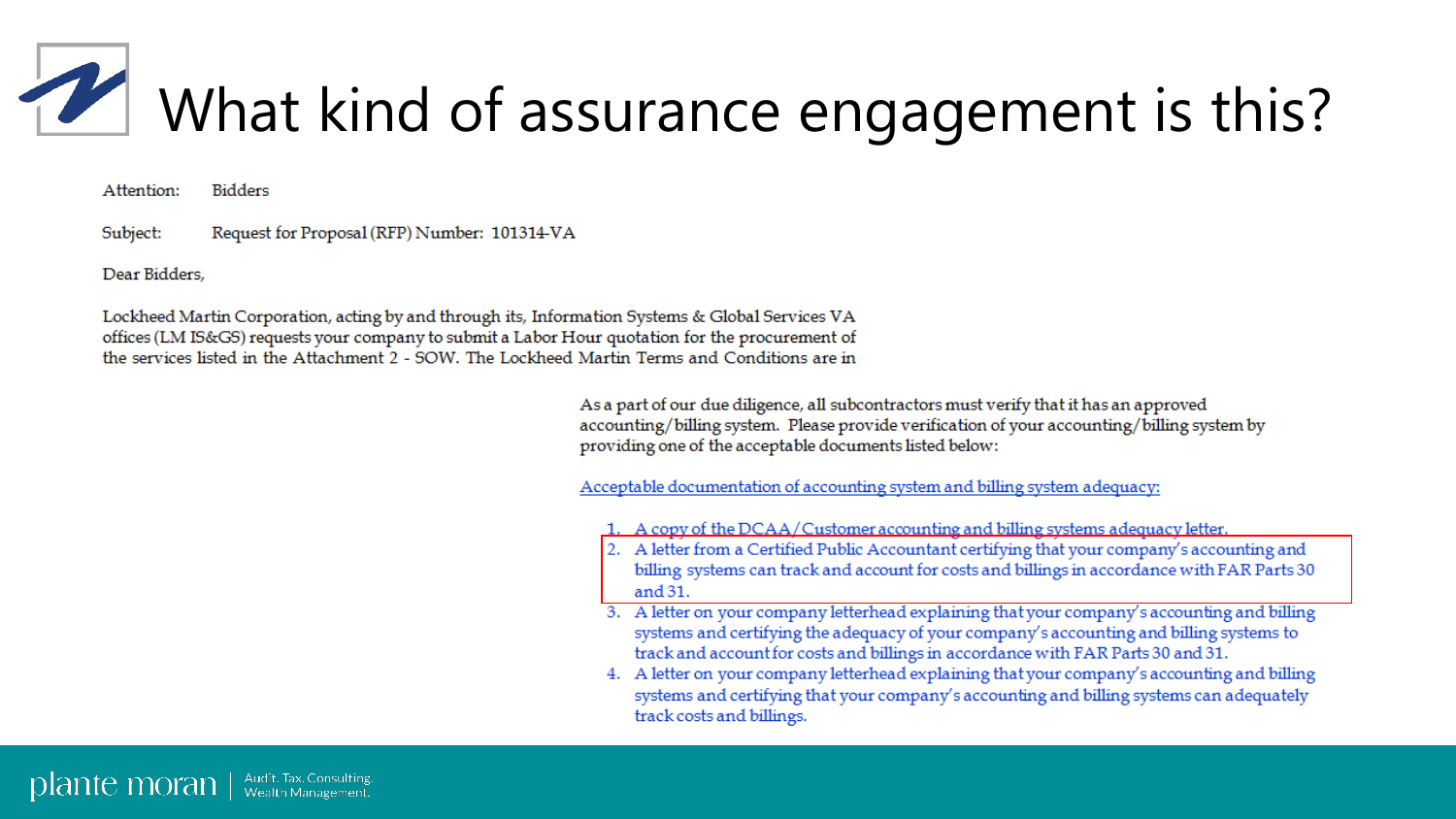# What kind of assurance engagement is this?

From: "Gordon, Janice S" < Janice.S.Gordon@hud.gov> Date: October 24, 2014 at 7:50:10 AM EDT To: Mark I

### Subject: RE: Jacksonville HUD Centralized Accounting Request

Thank you for your recent email regarding the use of a Centralized Accounting system for the Florida properties. After a review of your submission we have found that you have not submitted required supporting information.

What you have submitted is a list of statements numbered 1 thru 9, that address the questions that must be addressed on the check sheet that we use. The statements are not on letterhead and do not indicate who is making the statements.

What we need is documentation that support your statements which could include a letter from your independent auditing firm that certifies each of the specific requirements have been met, for each of the properties involved. The auditing firm statement must be signed by a representative of the firm and on their letterhead.

Also, address the procedures that will be taken if there is ever insufficient funds available to the property to pay its bills.

If you have any further questions regarding this matter, please do not hesitate to contact me.

Janice S. Gordon, Senior Project Manager U. S. Department of Housing and Urban Development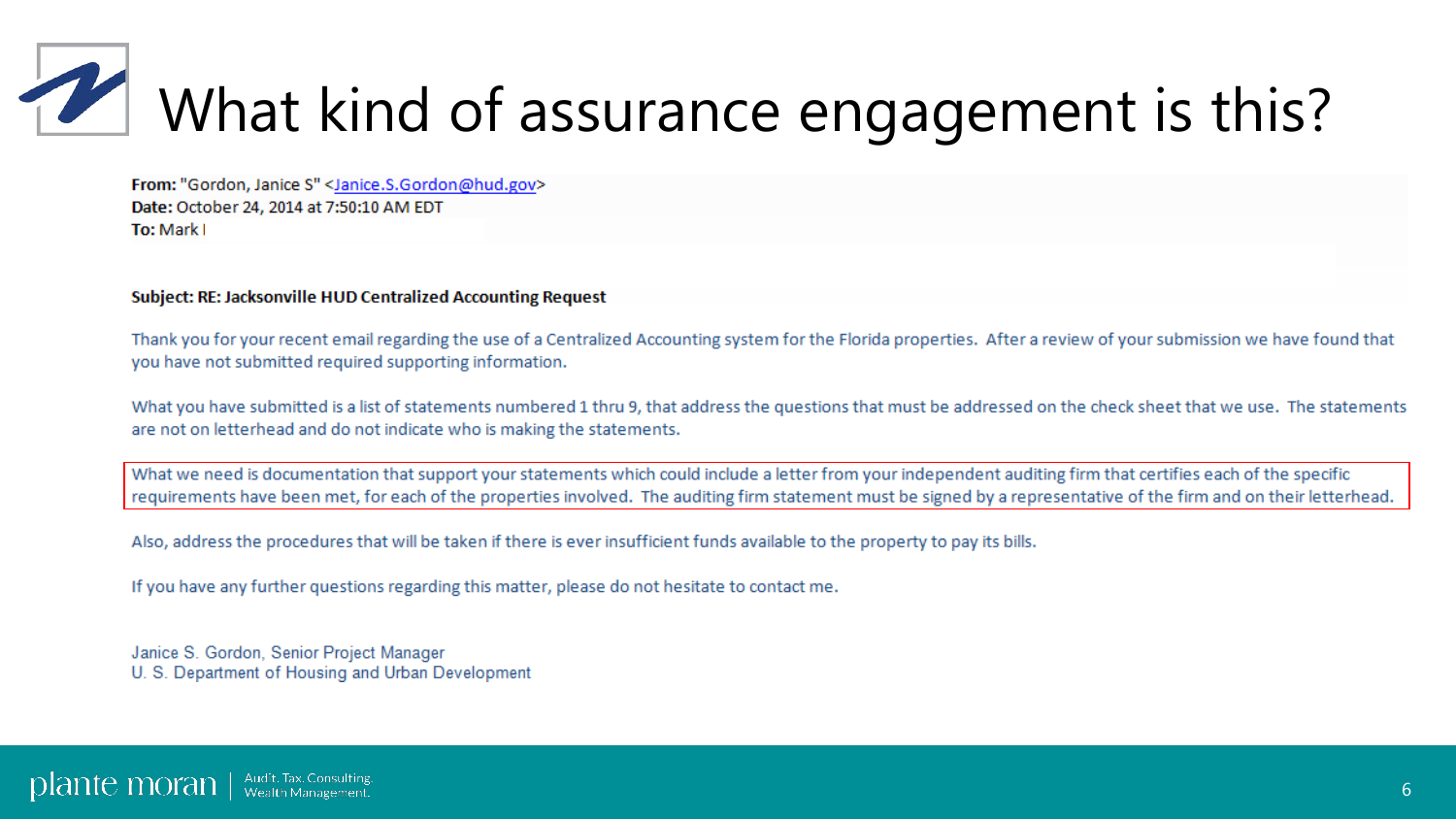

#2 Attest standards prohibit us from giving any assurance related to solvency

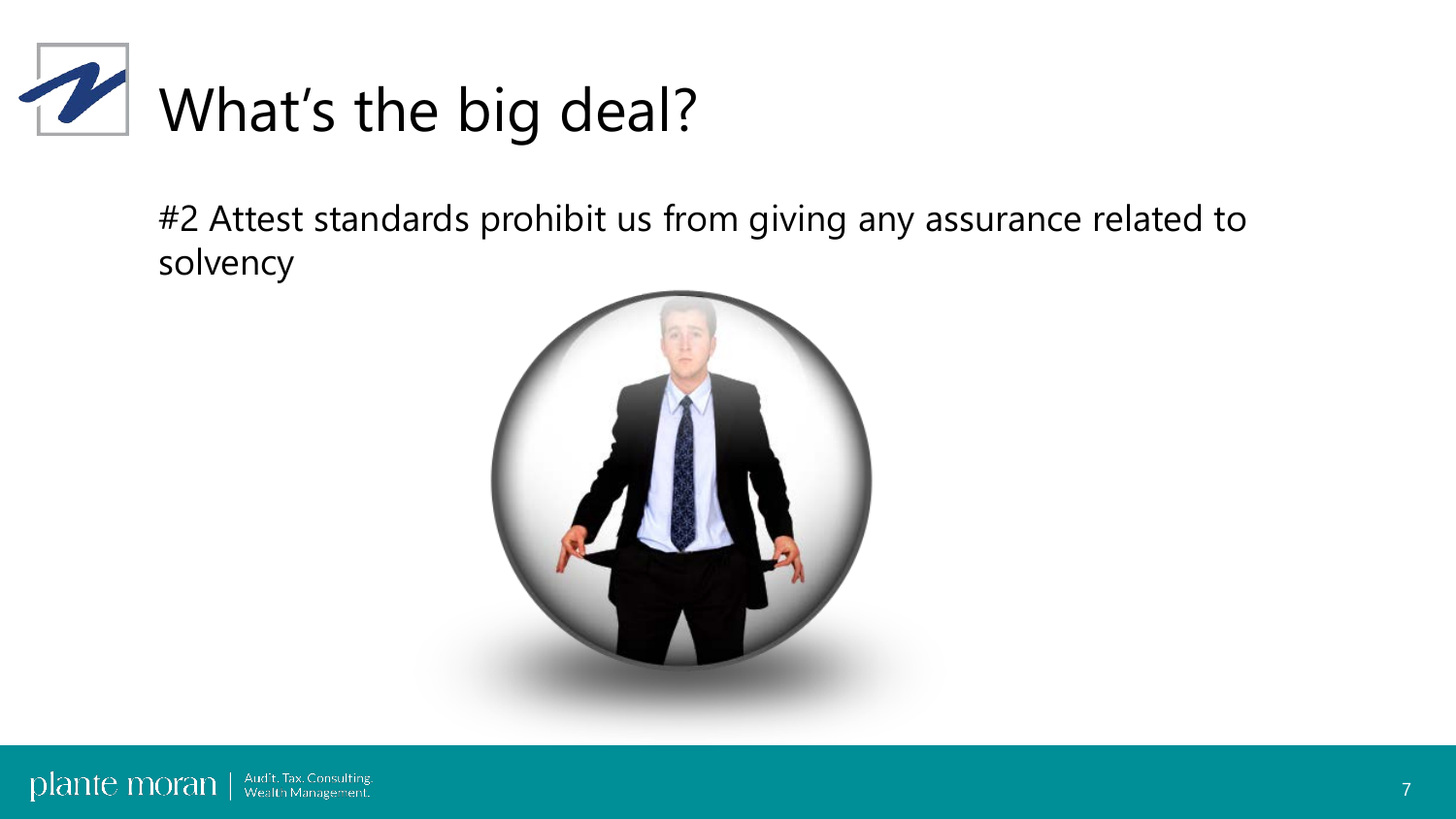### Common Requests Related to Solvency

- Verify that fair value of assets exceeds liabilities
- Confirm that funds withdrawn from a business will not effect the financial health of the business
- Provide statement that client is not insolvent at the time debt is incurred
- Confirm that the client has ability to pay debts
- Verify that capital is sufficient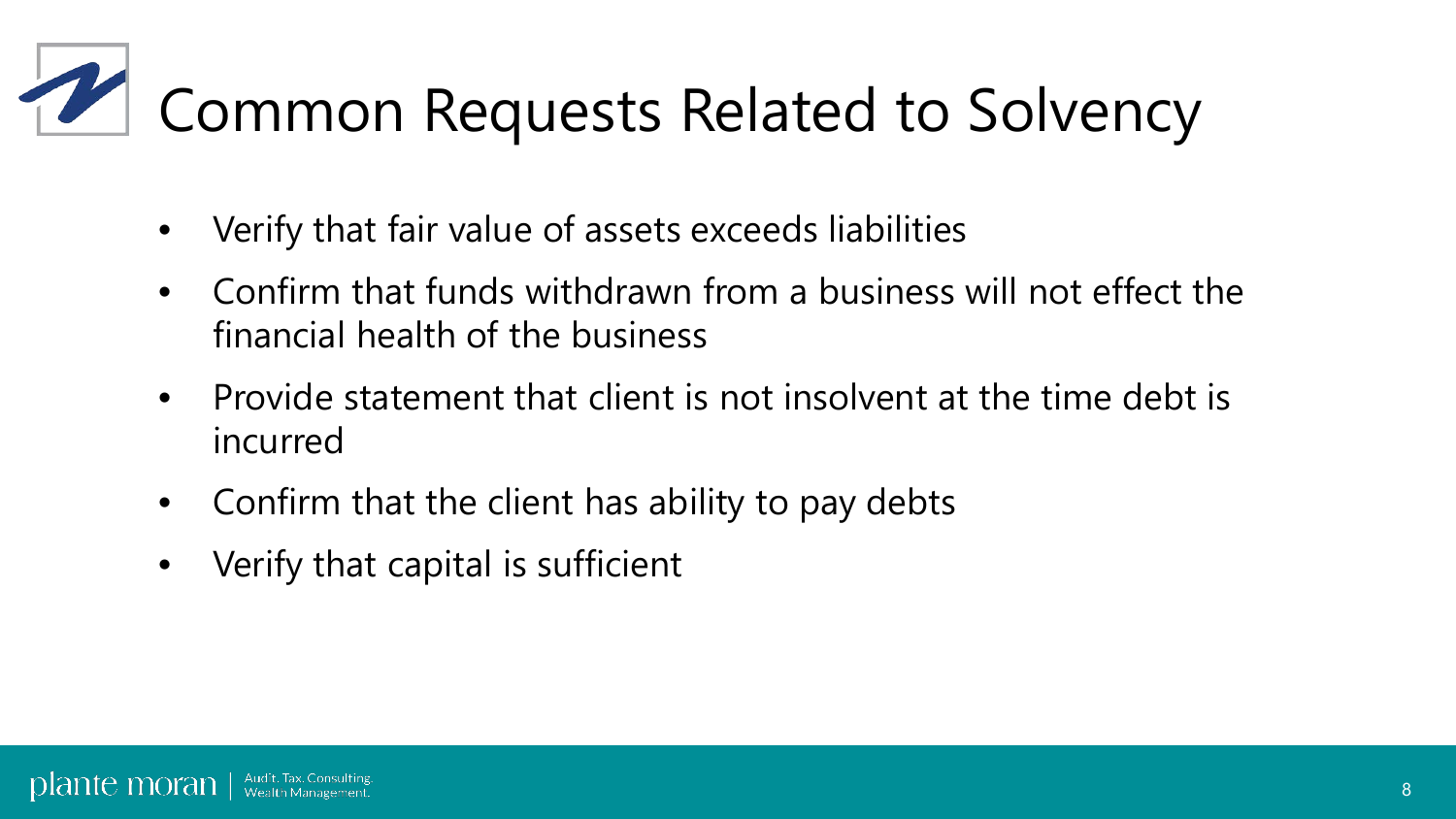## Have you ever been in this scenario?

From: John Anderson [mailto:JohnA@ABCDevelopment.com]

Sent: Thursday, June 29, 2017 1:15 PM To: James Partner Subject: Pinnacle Plaza

Hey Jimmy,

Wondering if you would provide something on Plante & Moran letterhead, which we need for a grant we are seeking. The attached is a page in the application which is asking for a copy of the owner's personal financial statements (which we are not going to give) or a statement from our CPA that states she is "good" for the \$500,000 in cash equity shown in the Development Sources. I included her PFS from y/e as a reference.

Here's what I was thinking, subject to whatever other edits/disclaimers you have to put in there: "Plante Moran has been involved in tax preparation for Jane Owner personally and all related pass-through entities, including Pinnacle Plaza for many years. We are familiar with Jane Owner's personal financial situation as well as the financial strength of her entire real estate portfolio. The cash equity from owner in the attached Development Budget is well within the capacity of Jane Owner personally and/or all other entities as a whole." Let me know ASAP - we need to submit tomorrow morning.

Thanks, John Anderson, CFO **ABC** Development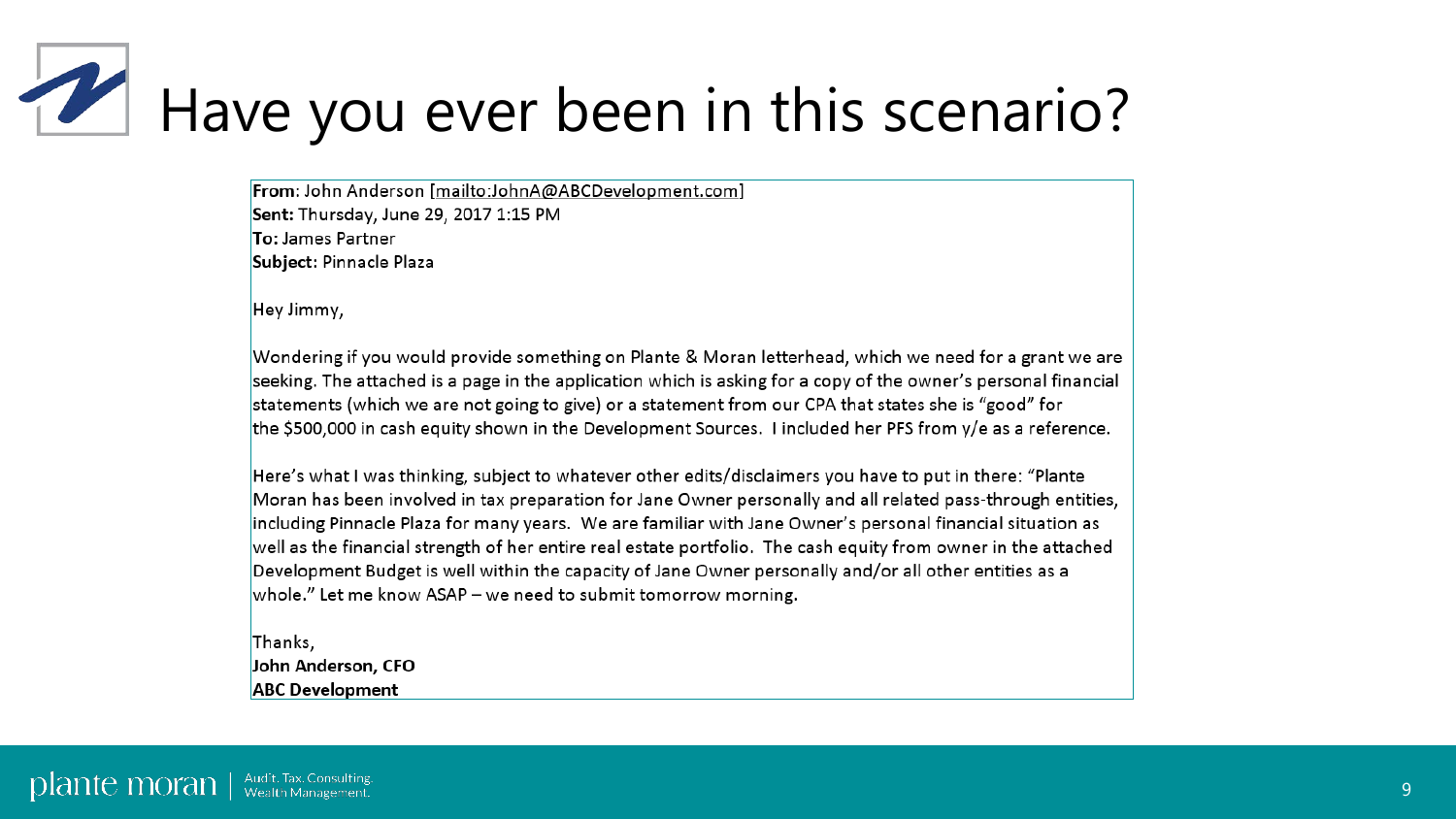### Have you ever been in this scenario?

| betty.cfo@clientcompany.com             |
|-----------------------------------------|
| Monday, December 2, 2014 2:18 PM        |
| jim.allstarclientserver@plantemoran.com |
| <b>CPA certification - URGENT!</b>      |
|                                         |

**Importance:** 

High

### $Jim -$

We're getting ready to submit a bid for a very large important job. The team just told me that we need to submit some financial info, and it needs to be certified by our CPA.

See the form attached. I completed the balance sheet info based on our most recent audit report. Please sign and send this back to me ASAP (by end of the day at the latest).

Thanks $-$ **Betty** CFO, Client Company, Inc.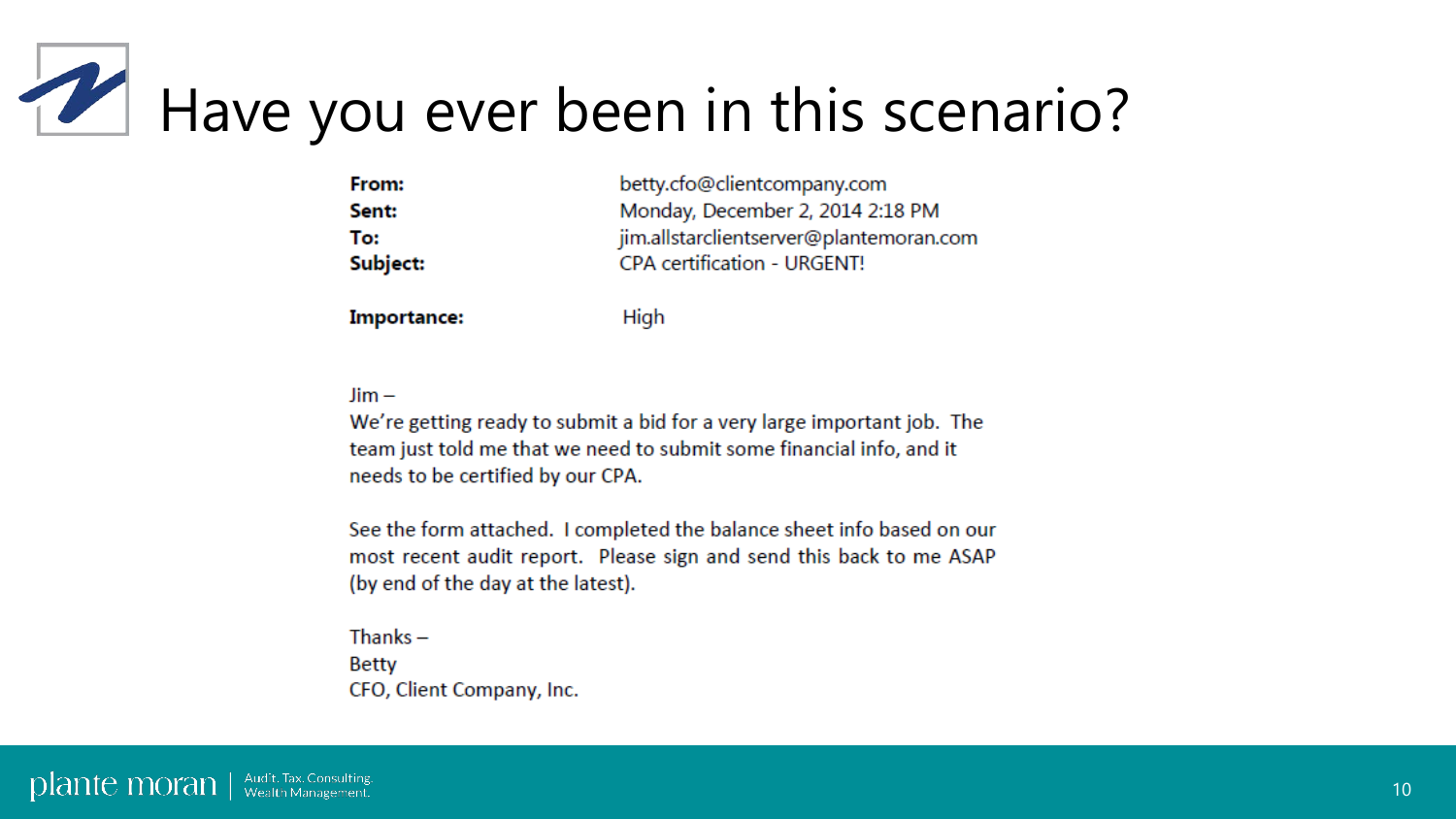

- Information was not actually verified (or may not be verifiable)
	- Tax clients
	- Nonfinancial information
	- Information from a subsequent period
- GAAP information is requested in a non-GAAP compliant format / presentation

 $-Or-$ 

• 3<sup>rd</sup> party request is for non-GAAP basis but our services are GAAP basis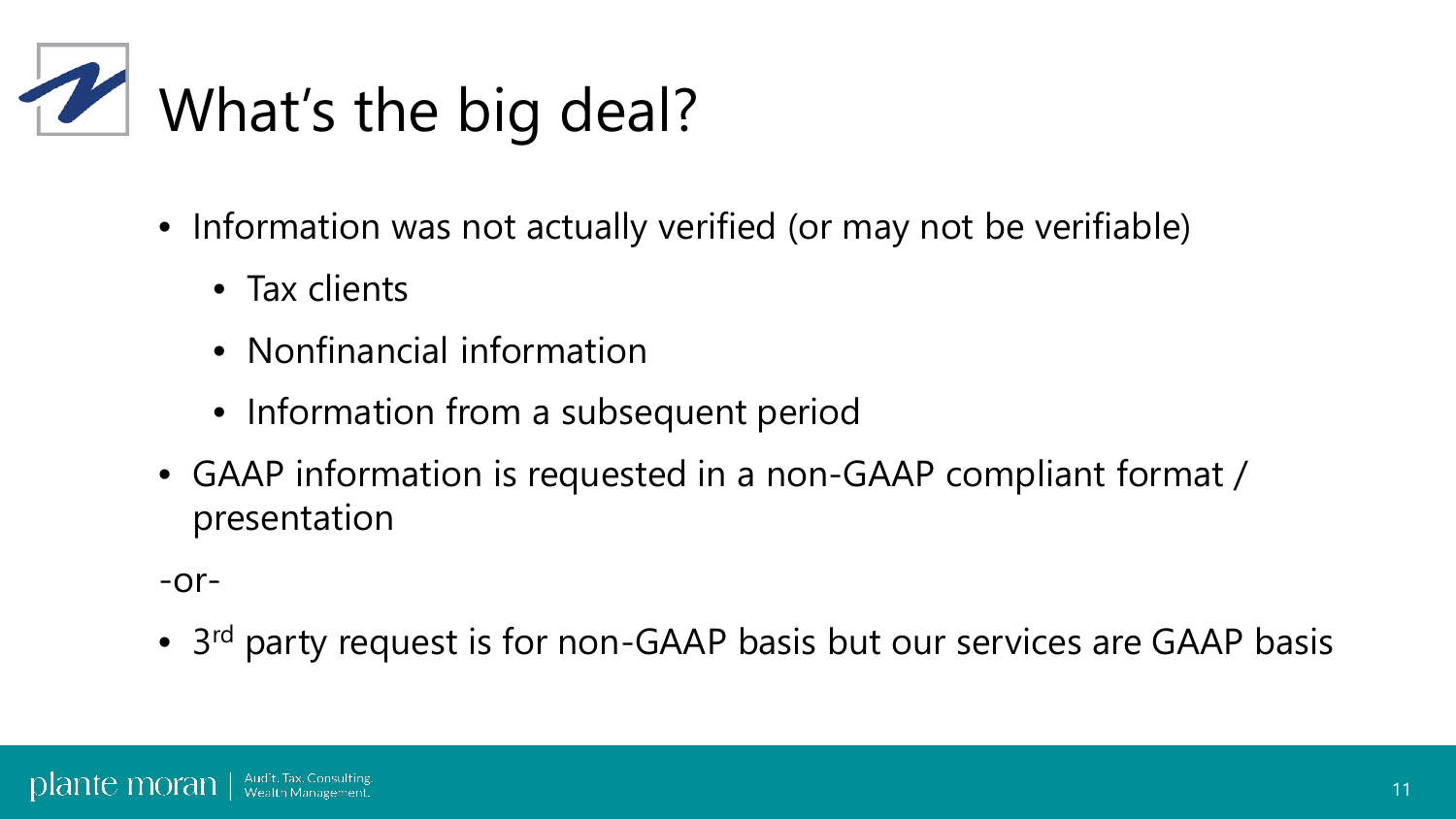### Does it comply with GAAP and GAAS?

We have audited the accompanying Contractor's Financial Statement [page 3] of at \_\_\_\_\_\_\_\_\_. This financial statement is the responsibility of the Company's management. Our responsibility is to express an opinion on the financial statement based on our audit.

We conducted our audit in accordance with auditing standards generally accepted in the United States of America. Those standards require that we plan and perform the audit to obtain reasonable assurance about whether the financial statement is free from material misstatement. An audit includes examining, on a test basis, evidence supporting the amounts and disclosures in the financial statement. An audit also includes assessing the accounting principles used and significant estimates made by management, as well as evaluating the overall financial statement presentation. We believe that our audit provides a reasonable basis for our opinion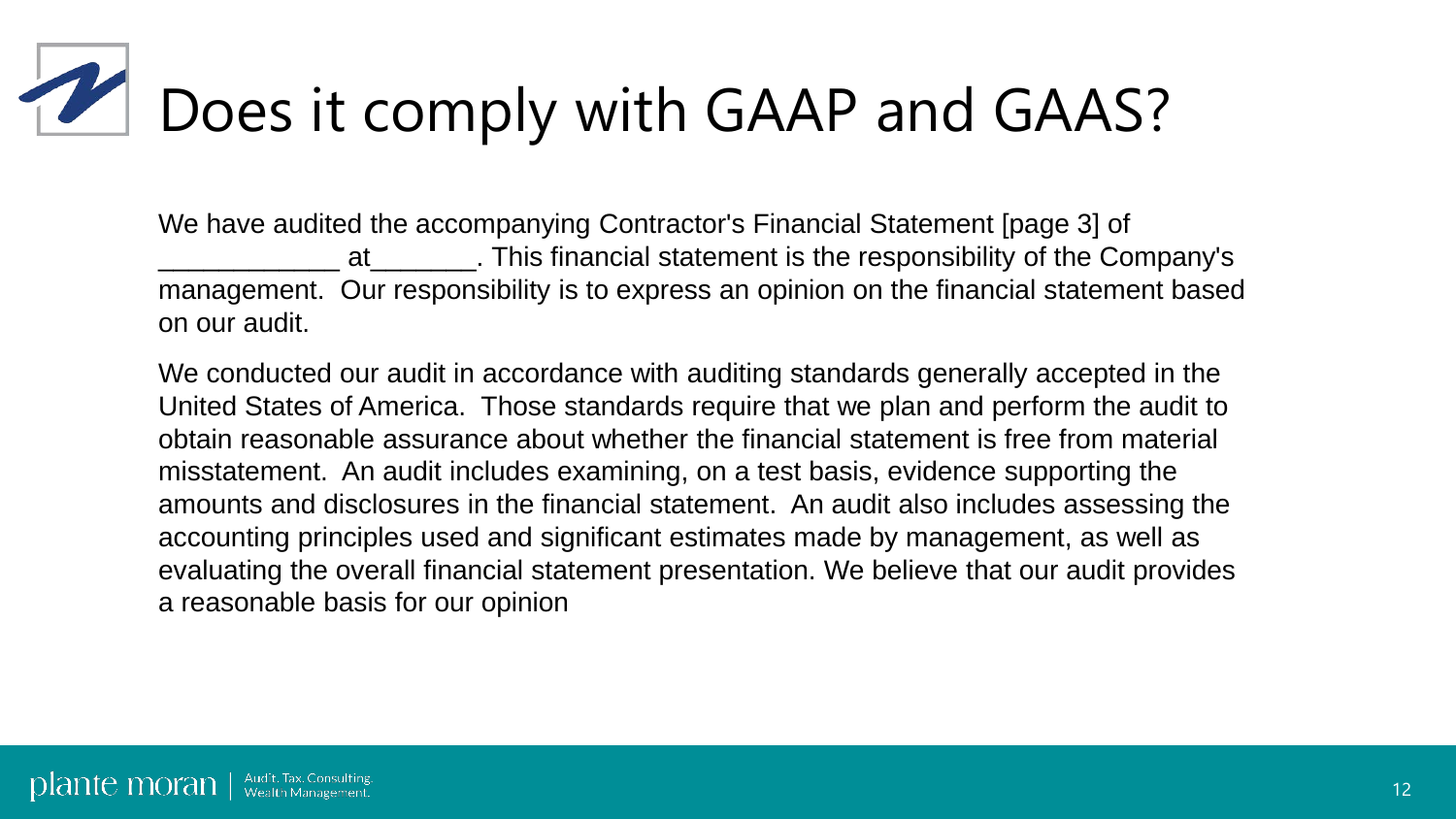## Does it comply with GAAP and GAAS?

In our opinion, the Contractor's Financial Statement [page 3] referred to above presents fairly, in all material respects, the financial position of \_\_\_\_\_\_\_\_\_\_\_\_\_\_\_\_\_\_\_\_ at \_\_\_\_\_\_\_\_\_ in conformity with accounting principles generally accepted in the United States of America.

Our audit was made for the purposes of forming an opinion on the financial statement taken as a whole. The schedules on pages 4 through 13 are presented for the purposes of additional analysis and are not a required part of the financial statement. Such information has not been subjected to the auditing procedures applied to the financial statement, and, we express no opinion on it.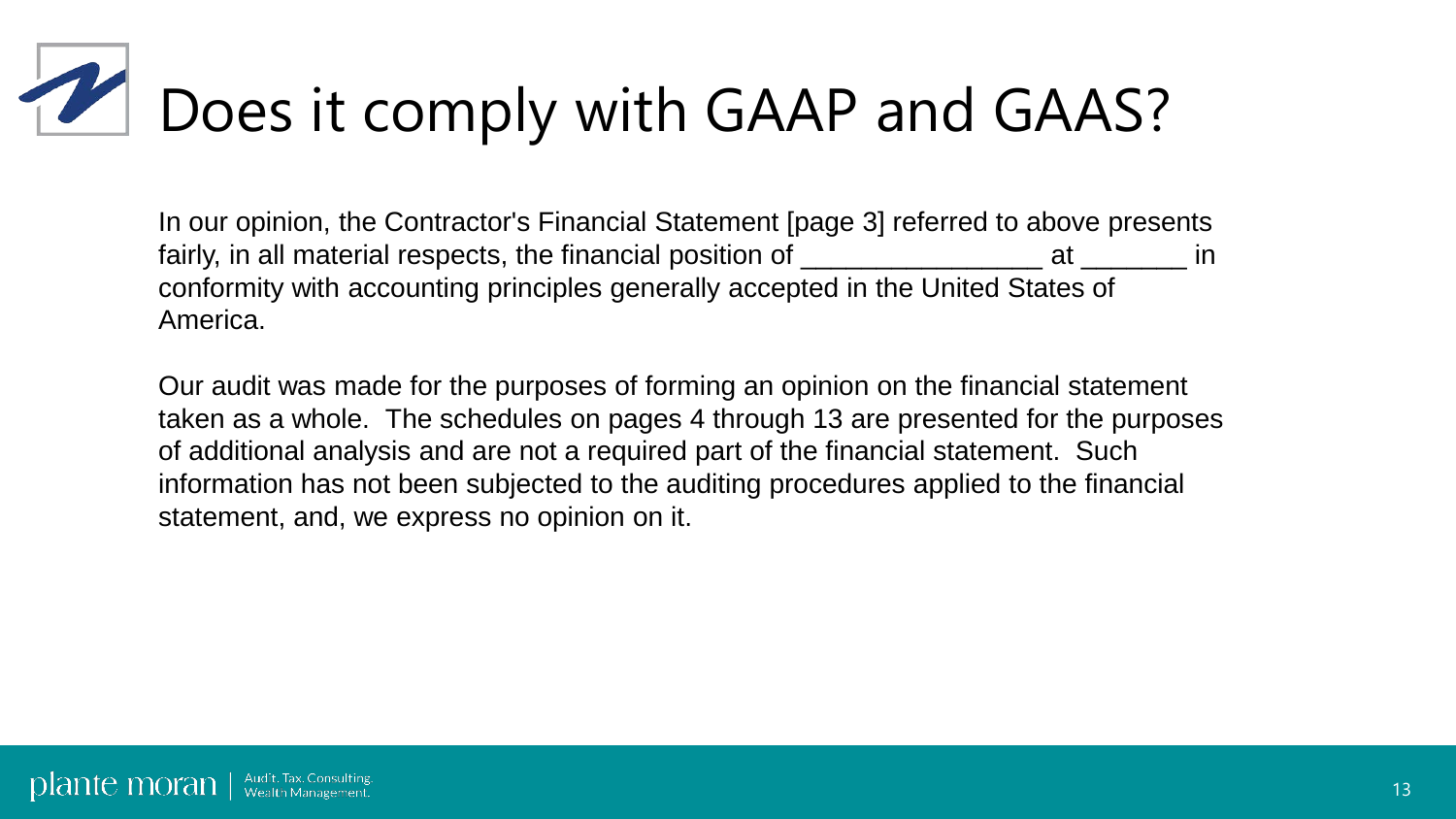

Have you ever been in this scenario?

| EXHIBIT D2.docx<br>$w \equiv$<br>16 KB |  |
|----------------------------------------|--|
|----------------------------------------|--|

CPA - Not sure if you helped on the 10% Carryover Allocation for Project. Could you help with getting the attachment signed? Thanks.

| Thanks,       |
|---------------|
| <b>Client</b> |

| <b>EXHIBIT D, Page 2</b><br><b>COST BASIS CERTIFICATION</b>                                                                                                                                                                                                                                                                                      |      |  |
|--------------------------------------------------------------------------------------------------------------------------------------------------------------------------------------------------------------------------------------------------------------------------------------------------------------------------------------------------|------|--|
| I certify that I have examined all digible costs incurred, as listed on the Cost Basis Document, with<br>respect to Project. Based on this examination, it is my belief that Partnership has incurred more than<br>10 percent of its reasonably expected basis in Project pursuant to Section $42(h)(1)(E)(ii)$ of the<br>Internal Revenue Code. |      |  |
| Signature                                                                                                                                                                                                                                                                                                                                        | Date |  |
| Print or Type Name of Certified Public Accountant or Attorney                                                                                                                                                                                                                                                                                    |      |  |
| Address                                                                                                                                                                                                                                                                                                                                          |      |  |
| Telephone Number                                                                                                                                                                                                                                                                                                                                 |      |  |
|                                                                                                                                                                                                                                                                                                                                                  |      |  |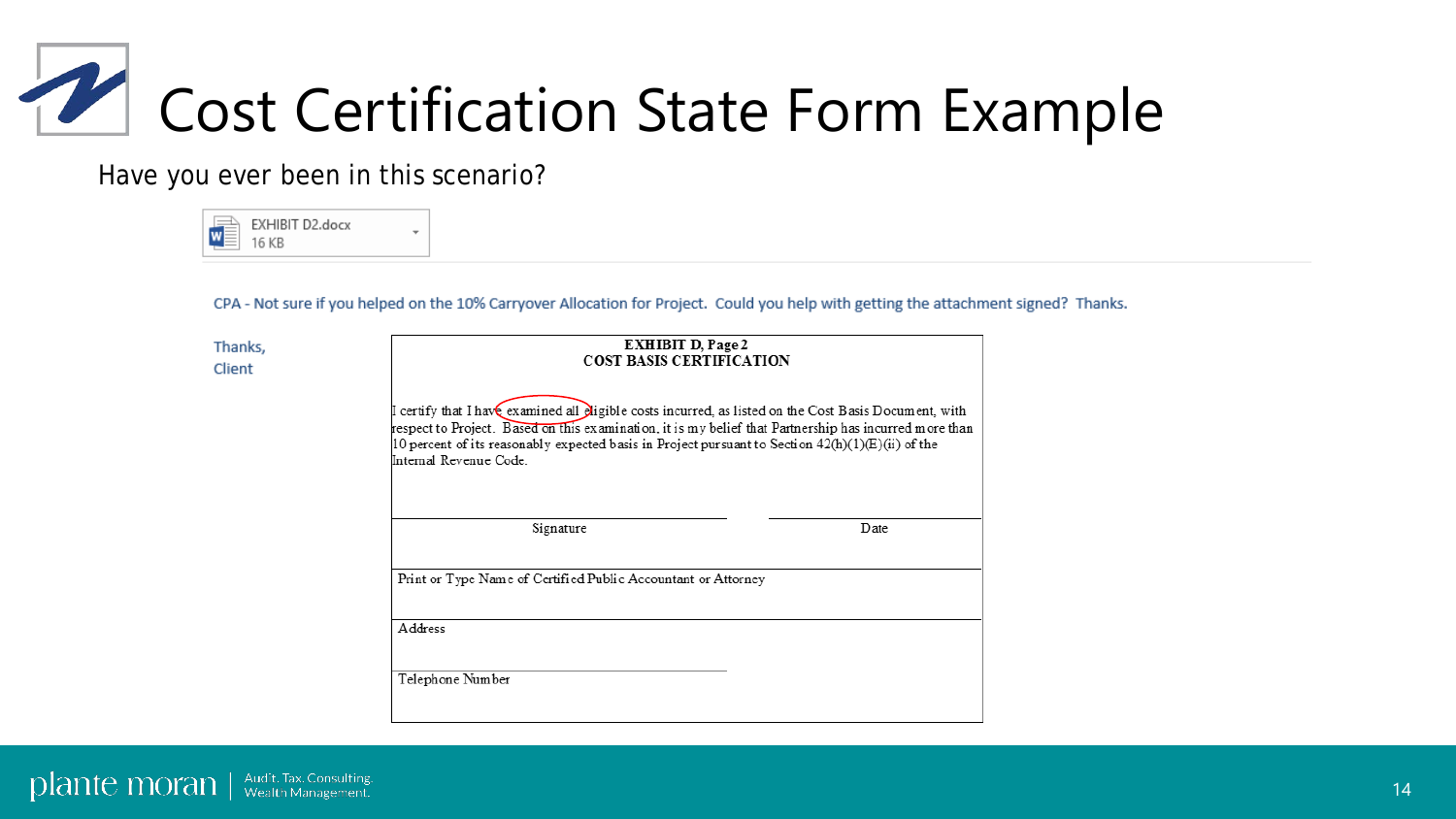## **Cost Certification State Form Example**

- Potential Issues GAAS
	- Performed an audit, not an examination
	- "Examined **all** costs" an assurance engagement includes testing a sample of costs, not all costs
- Potential Solutions
	- Adjust the wording of the certification for services provided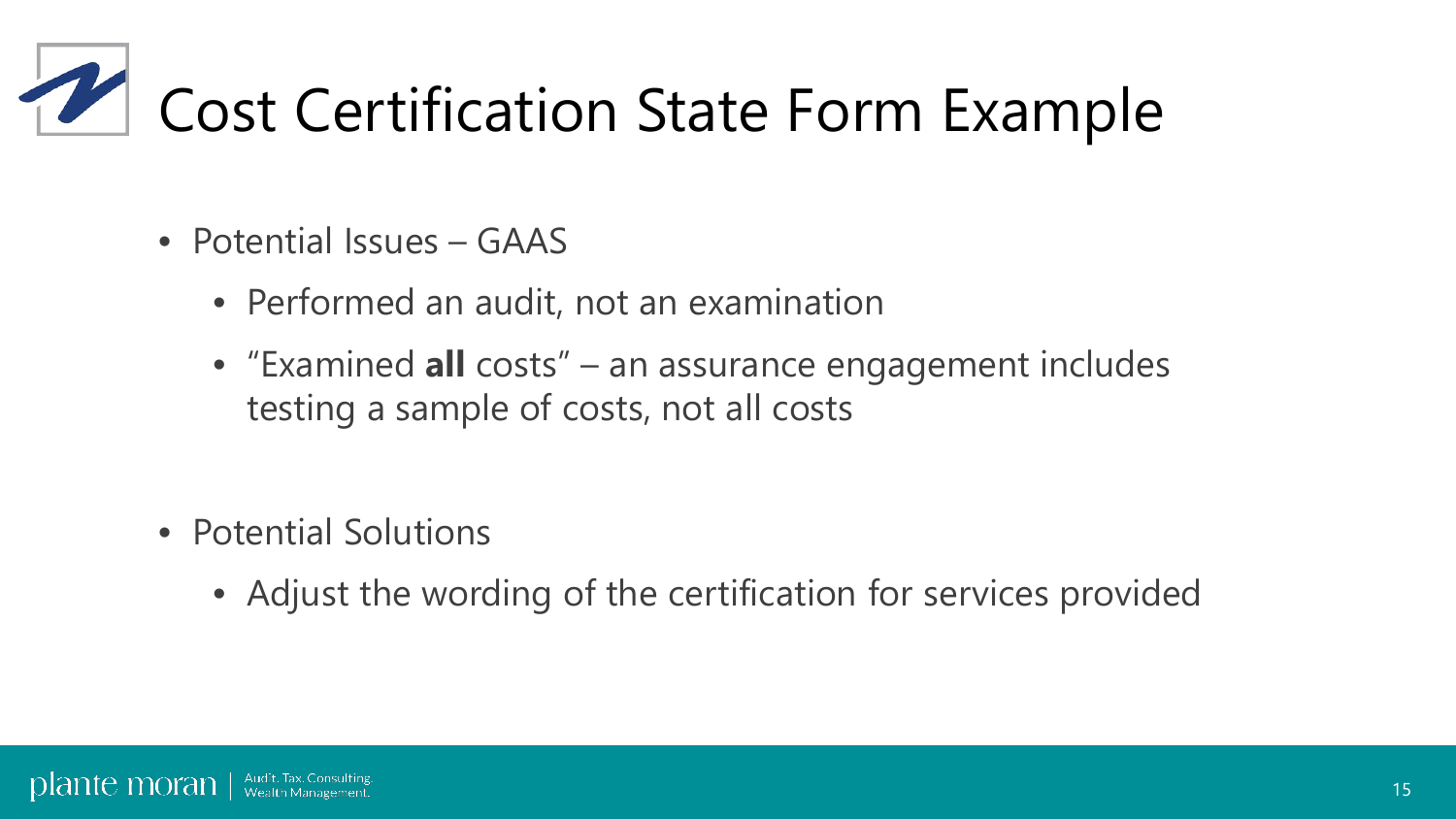

Hey Betty. Sorry to have to tell you this, but we're not going to be able to sign that.

Jim, that's a big problem. This job is really important to us. And the customer told us all the other subs have submitted their CPA certifications. You better figure this out!

plante moran | Audit. Tax. Consulting.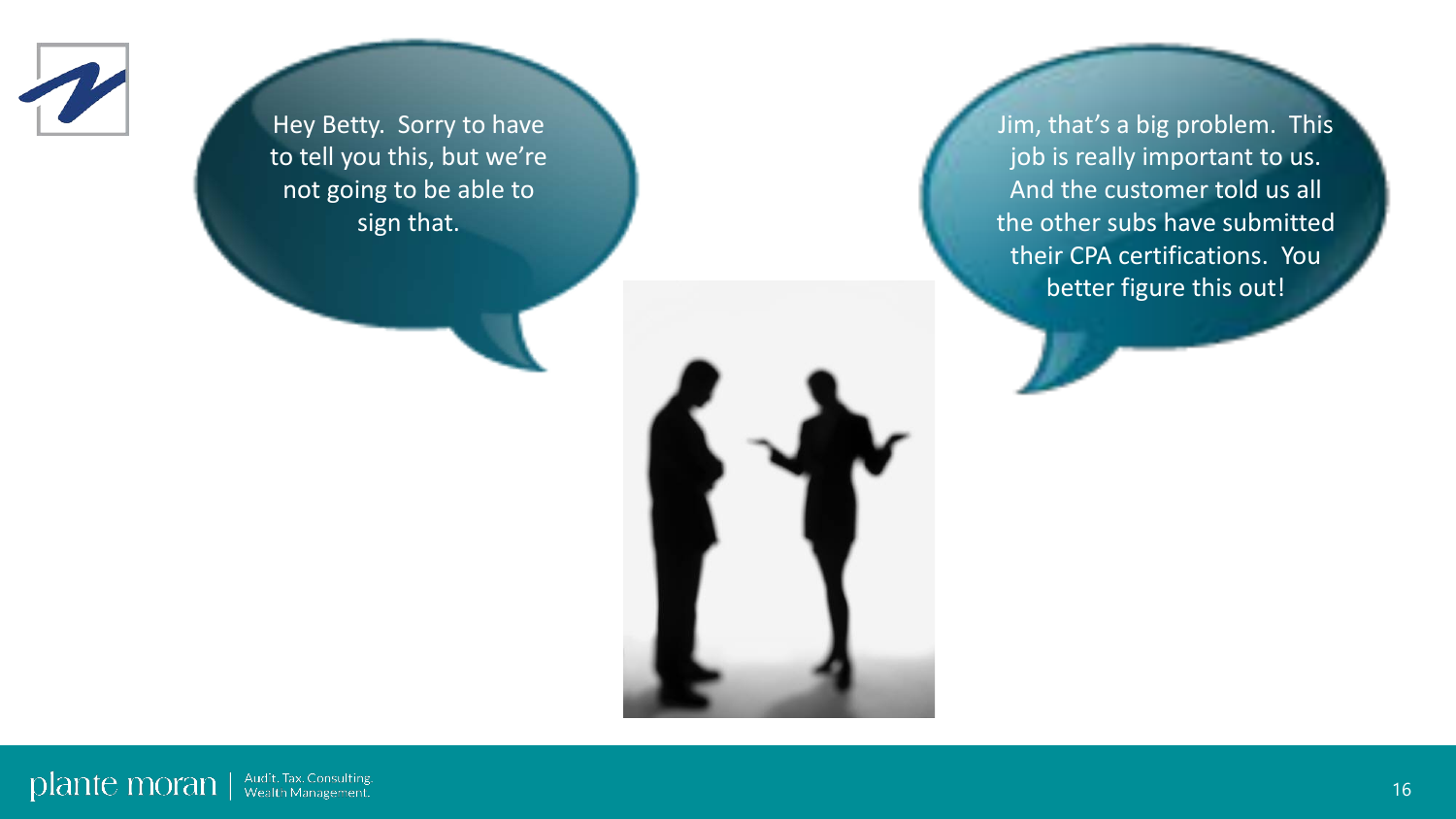

- Consider type of information
- Assess risk considerations
- Determine type of engagement

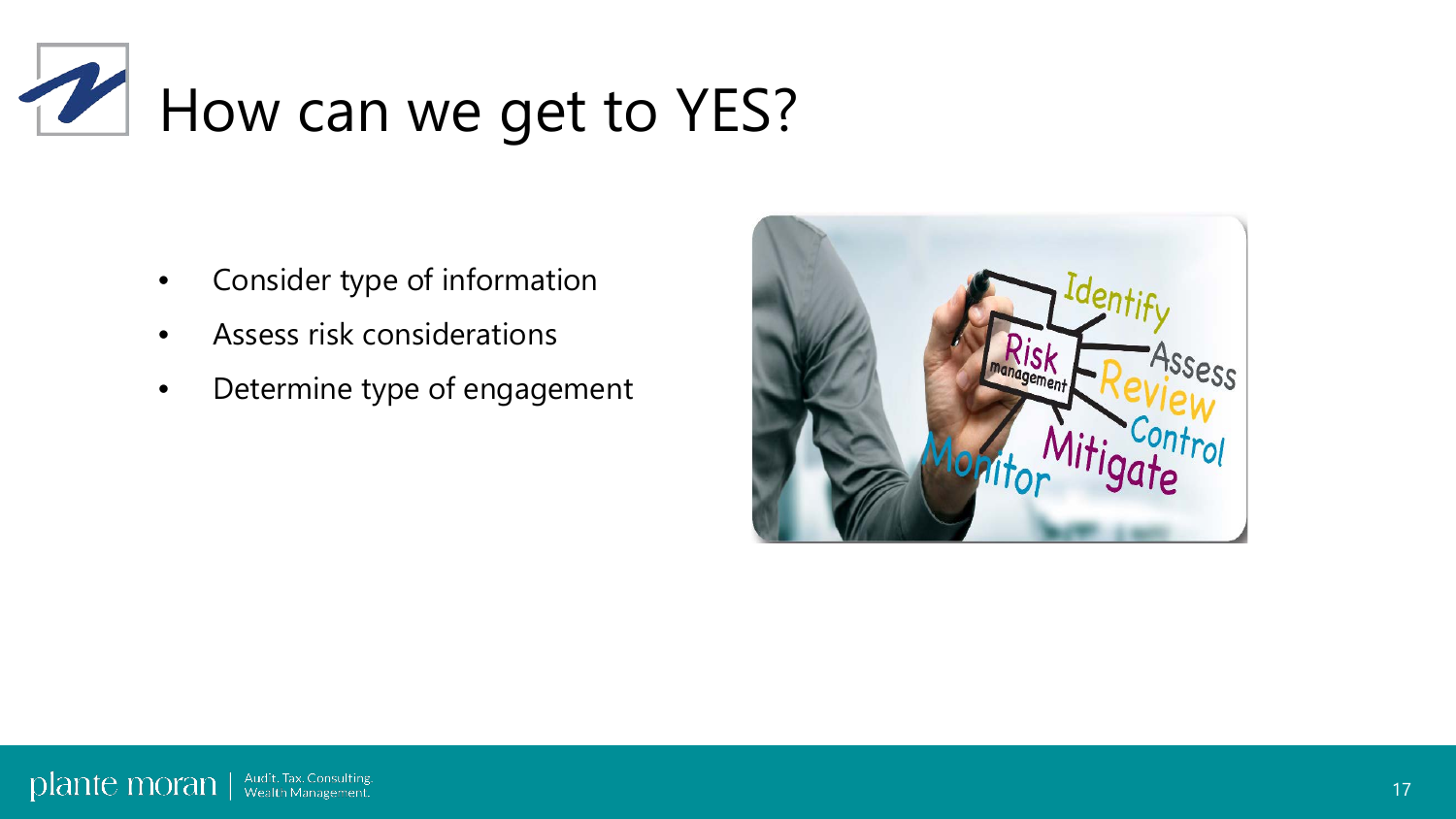

- Explore alternatives
	- Is assurance really necessary?
		- Could client just provide the requesting party with supporting documentation to satisfy need for "verification"?
	- What would we need to do to verify how could we mold into an allowable assurance engagement?
		- May require the requesting party to be flexible on format of information they receive
	- Factual statements vs. broad assertions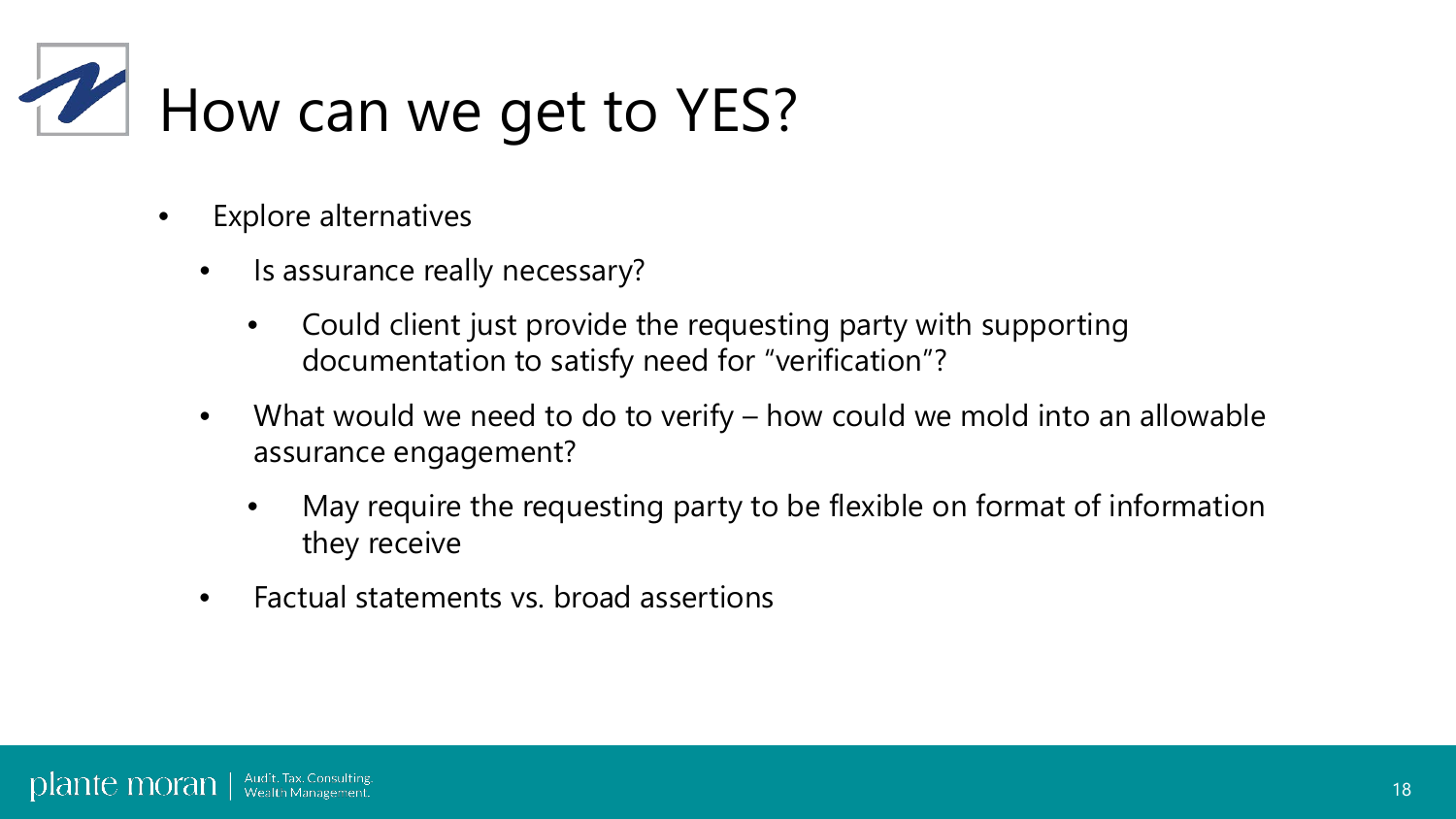

- AICPA has Third-Party Verification Toolkit for CPAs (online... you can google it)
	- Our entire profession is dealing with this issue
	- AICPA has done some advocacy to help resolve the conflict, particularly with banking regulations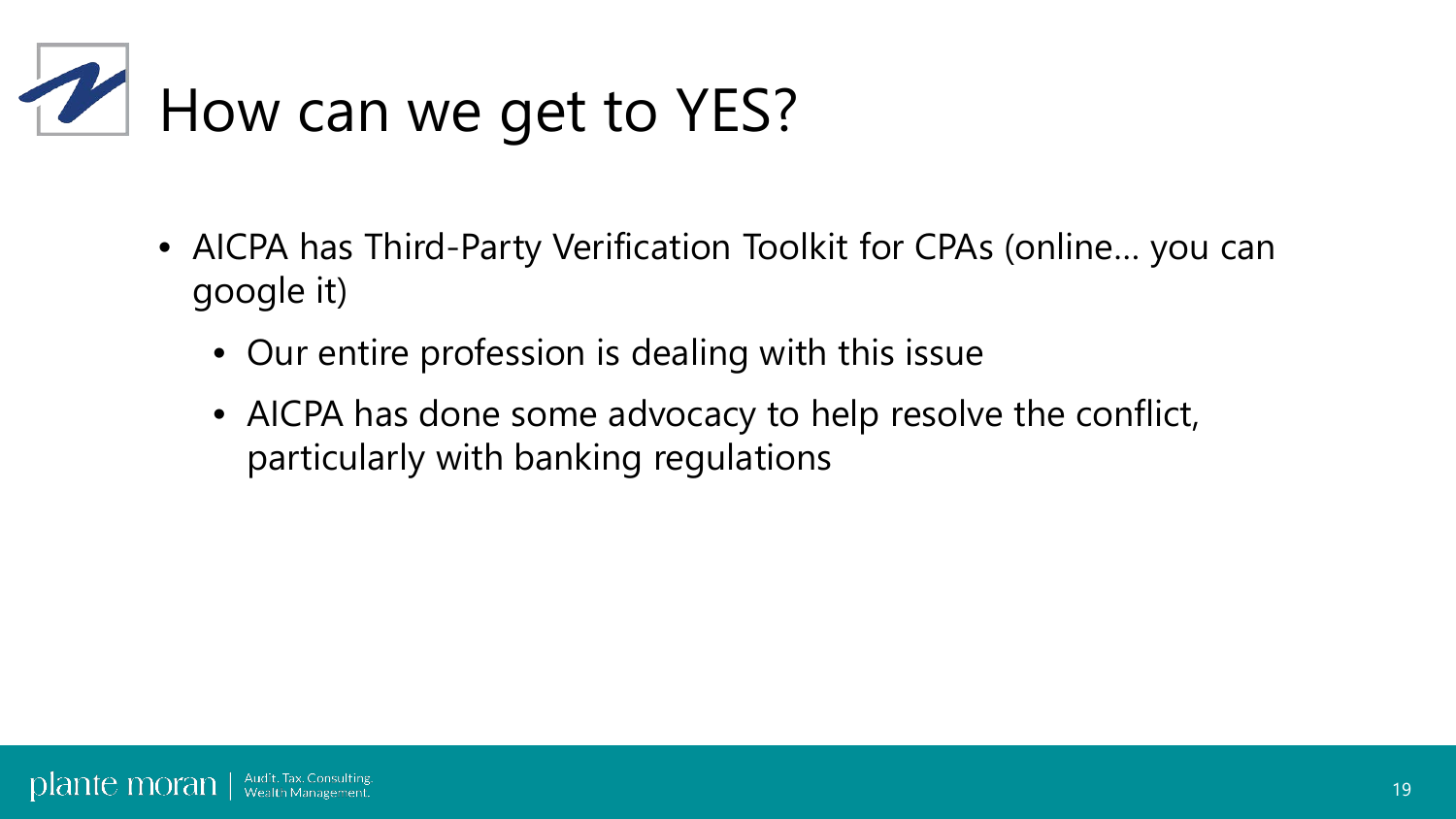### **Cost Certification State Form Example**

- Concluded to adjust the wording to allow us to sign
	- Removed "all"
	- Changed "examination" to "audit" **Original request Acceptable**

**EXHIBIT D, Page 2 COST BASIS CERTIFICATION** 

I certify that I have examined all eligible costs incurred, as listed on the Cost Basis Document, with respect to Project. Based on this examination, it is my belief that Partnership has incurred more than 10 percent of its reasonably expected basis in Project pursuant to Section  $42(h)(1)(E)(ii)$  of the Internal Revenue Code.

Signature

Date

Print or Type Name of Certified Public Accountant or Attorney

Address

Telephone Number

| <b>Acceptable</b><br><b>EXHIBIT D, Page 2</b><br><b>COST BASIS CERTIFICATION</b> |      |  |  |
|----------------------------------------------------------------------------------|------|--|--|
|                                                                                  |      |  |  |
| Signature                                                                        | Date |  |  |
| Print or Type Name of Certified Public Accountant or Attorney                    |      |  |  |
| Address                                                                          |      |  |  |
| Telephone Number                                                                 |      |  |  |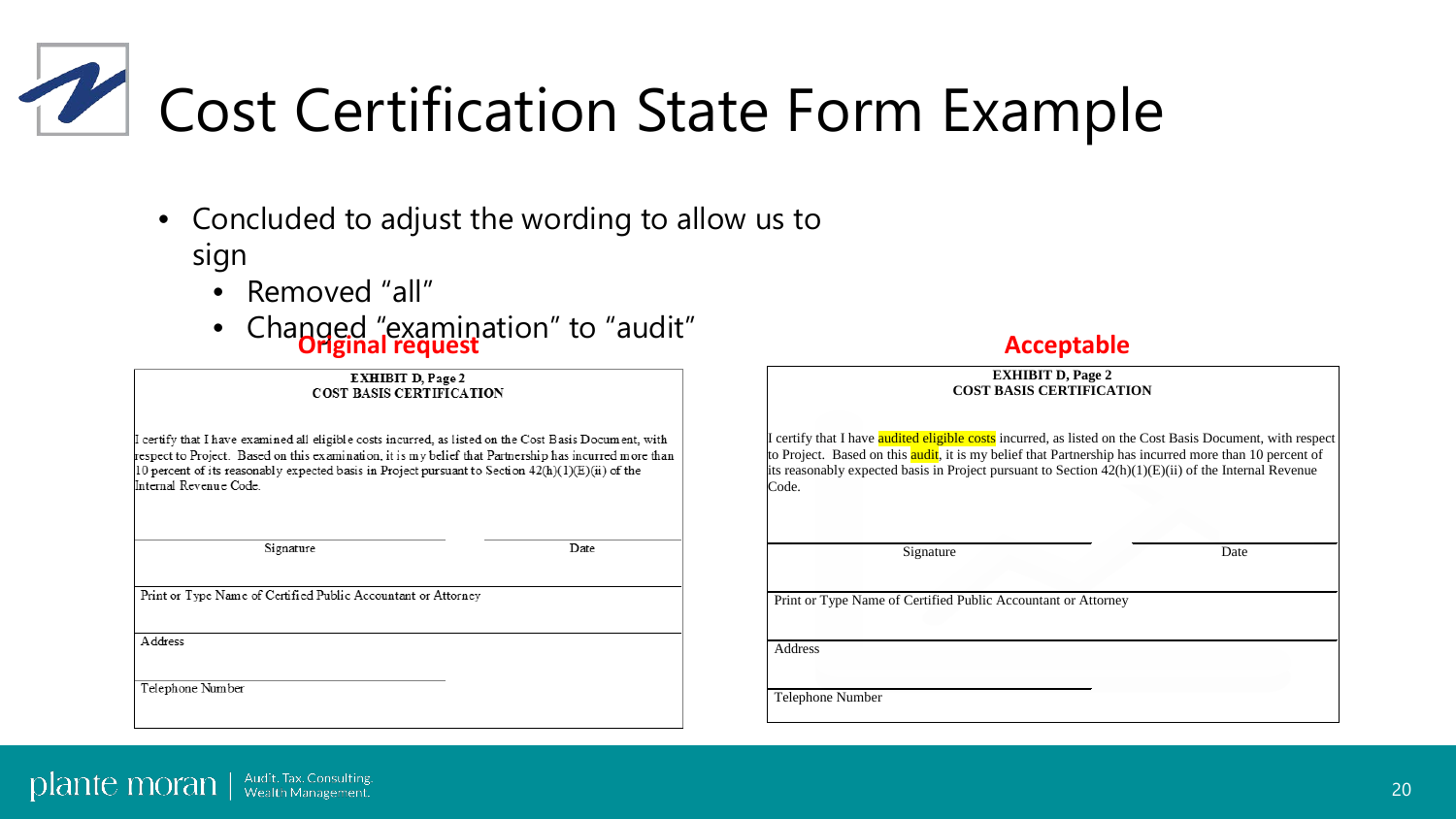# **Cost Certification State Form Example**

•Another potential solution when we are unable to sign a particular certification

•We can reference to the audit opinion in the report letter rather than

signing<br>Certification of the Auditor: Auditor hereby certifies, to the best of his/her knowledge, that the development met the rehabilitation expenditure threshold defined by the Department in the QAP applicable to the year of original award. Auditor further certifies that the expenditure threshold as of the elected placed in service dates reflected herein and in Exhibit 9A fall within the parameters outlined in Internal Revenue Code §42(e).